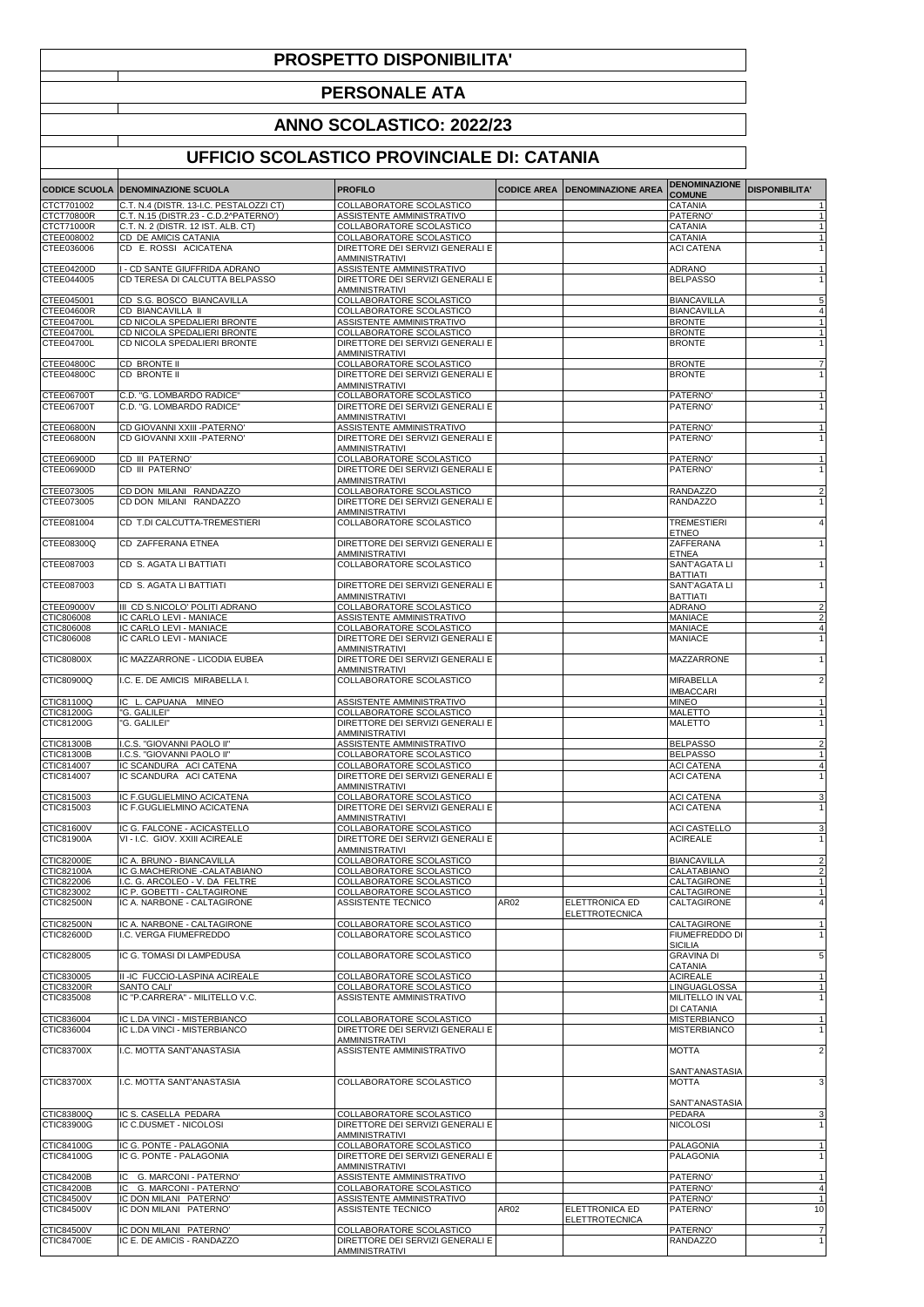| CTIC84800A                             | IC DALLA CHIESA-S.G.LA PUNTA                                       | COLLABORATORE SCOLASTICO                                            |      |                       | <b>SAN GIOVANNI</b><br>LA PUNTA            | 3                                         |
|----------------------------------------|--------------------------------------------------------------------|---------------------------------------------------------------------|------|-----------------------|--------------------------------------------|-------------------------------------------|
| CTIC85000A                             | IC DON BOSCO - S.M.LICODIA                                         | COLLABORATORE SCOLASTICO                                            |      |                       | SANTA MARIA DI                             | 6                                         |
| CTIC852002                             | IC D. SAVIO - S. GREGORIO                                          | ASSISTENTE AMMINISTRATIVO                                           |      |                       | <b>LICODIA</b><br><b>SAN GREGORIO</b>      | $\mathbf{1}$                              |
| CTIC852002                             | IC D. SAVIO - S. GREGORIO                                          | COLLABORATORE SCOLASTICO                                            |      |                       | DI CATANIA<br>SAN GREGORIO                 | $\overline{2}$                            |
| CTIC85300T                             | I.C. VITTORINI-S.P.CLARENZA                                        | COLLABORATORE SCOLASTICO                                            |      |                       | DI CATANIA<br><b>SAN PIETRO</b>            | $\overline{2}$                            |
|                                        |                                                                    |                                                                     |      |                       | CLARENZA                                   |                                           |
| CTIC85300T                             | I.C. VITTORINI-S.P.CLARENZA                                        | DIRETTORE DEI SERVIZI GENERALI E<br>AMMINISTRATIVI                  |      |                       | <b>SAN PIETRO</b><br>CLARENZA              | $\mathbf{1}$                              |
| CTIC85500D<br>CTIC856009               | IC P. G. M. ALLEGRA-VALVERDE<br>IC GIOVANNI VERGA - VIAGRANDE      | COLLABORATORE SCOLASTICO<br>COLLABORATORE SCOLASTICO                |      |                       | VALVERDE<br>VIAGRANDE                      | $\overline{2}$<br>$\overline{4}$          |
| CTIC856009                             | IC GIOVANNI VERGA - VIAGRANDE                                      | DIRETTORE DEI SERVIZI GENERALI E                                    |      |                       | VIAGRANDE                                  | 1                                         |
| CTIC857005                             | I.C."ERCOLE PATTI" TRECASTAGNI                                     | <b>AMMINISTRATIVI</b><br>COLLABORATORE SCOLASTICO                   |      |                       | TRECASTAGNI                                | $\overline{4}$                            |
| CTIC857005                             | I.C."ERCOLE PATTI" TRECASTAGNI                                     | DIRETTORE DEI SERVIZI GENERALI E                                    |      |                       | TRECASTAGNI                                |                                           |
| CTIC858001                             | IC. DE AMICIS TREMESTIERI ETNEO                                    | <b>AMMINISTRATIVI</b><br>DIRETTORE DEI SERVIZI GENERALI E           |      |                       | <b>TREMESTIERI</b>                         | $\mathbf{1}$                              |
| <b>CTIC85900R</b>                      | I.C.S. "GIOVANNI VERGA"                                            | <b>AMMINISTRATIVI</b><br>ASSISTENTE AMMINISTRATIVO                  |      |                       | <b>ETNEO</b><br><b>VIZZINI</b>             | $\mathbf{1}$                              |
| CTIC85900R                             | I.C.S. "GIOVANNI VERGA"                                            | COLLABORATORE SCOLASTICO                                            |      |                       | VIZZINI                                    | $\mathbf{1}$                              |
| <b>CTIC85900R</b>                      | I.C.S. "GIOVANNI VERGA"                                            | DIRETTORE DEI SERVIZI GENERALI E<br><b>AMMINISTRATIVI</b>           |      |                       | <b>VIZZINI</b>                             | $\mathbf{1}$                              |
| CTIC860001                             | IC F.DE ROBERTO - ZAFFERANA                                        | DIRETTORE DEI SERVIZI GENERALI E<br><b>AMMINISTRATIVI</b>           |      |                       | ZAFFERANA<br>ETNEA                         | 1                                         |
| CTIC86100R                             | IC M.PURRELLO - S.GREGORIO                                         | COLLABORATORE SCOLASTICO                                            |      |                       | <b>SAN GREGORIO</b>                        | $\overline{4}$                            |
| CTIC86200L                             | IC PESTALOZZI CATANIA                                              | ASSISTENTE AMMINISTRATIVO                                           |      |                       | DI CATANIA<br>CATANIA                      |                                           |
| CTIC86200L<br><b>CTIC86200L</b>        | IC PESTALOZZI CATANIA<br>IC PESTALOZZI CATANIA                     | COLLABORATORE SCOLASTICO<br>DIRETTORE DEI SERVIZI GENERALI E        |      |                       | CATANIA<br><b>CATANIA</b>                  | 3                                         |
|                                        |                                                                    | <b>AMMINISTRATIVI</b>                                               |      |                       |                                            |                                           |
| CTIC86300C<br>CTIC86300C               | IC CAMPANELLA-STURZO CATANIA<br>IC CAMPANELLA-STURZO CATANIA       | ASSISTENTE AMMINISTRATIVO<br>COLLABORATORE SCOLASTICO               |      |                       | <b>CATANIA</b><br>CATANIA                  | 3<br>5                                    |
| CTIC86300C                             | IC CAMPANELLA-STURZO CATANIA                                       | DIRETTORE DEI SERVIZI GENERALI E<br><b>AMMINISTRATIVI</b>           |      |                       | <b>CATANIA</b>                             | $\mathbf{1}$                              |
| CTIC864008                             | IC DUSMET - DORIA CATANIA                                          | ASSISTENTE AMMINISTRATIVO                                           |      |                       | CATANIA                                    | 1                                         |
| CTIC864008<br>CTIC86700Q               | IC DUSMET - DORIA CATANIA<br>I.C. FONTANAROSSA                     | COLLABORATORE SCOLASTICO<br>COLLABORATORE SCOLASTICO                |      |                       | CATANIA<br>CATANIA                         | $\overline{2}$<br>$\overline{2}$          |
| CTIC86700Q                             | I.C. FONTANAROSSA                                                  | DIRETTORE DEI SERVIZI GENERALI E                                    |      |                       | <b>CATANIA</b>                             | $\mathbf{1}$                              |
| <b>CTIC87500P</b>                      | IC FRANCESCO PETRARCA - CATANIA                                    | <b>AMMINISTRATIVI</b><br>ASSISTENTE AMMINISTRATIVO                  |      |                       | CATANIA                                    | $\overline{2}$                            |
| <b>CTIC87500P</b><br><b>CTIC87500P</b> | IC FRANCESCO PETRARCA - CATANIA<br>IC FRANCESCO PETRARCA - CATANIA | COLLABORATORE SCOLASTICO<br>DIRETTORE DEI SERVIZI GENERALI E        |      |                       | CATANIA<br><b>CATANIA</b>                  | 3<br>1                                    |
|                                        |                                                                    | <b>AMMINISTRATIVI</b>                                               |      |                       |                                            |                                           |
| CTIC880006<br>CTIC880006               | IC FELTRE - CATANIA<br>IC FELTRE - CATANIA                         | ASSISTENTE AMMINISTRATIVO<br>COLLABORATORE SCOLASTICO               |      |                       | <b>CATANIA</b><br>CATANIA                  | $\overline{1}$<br>$\overline{4}$          |
| CTIC880006                             | IC FELTRE - CATANIA                                                | DIRETTORE DEI SERVIZI GENERALI E<br><b>AMMINISTRATIVI</b>           |      |                       | CATANIA                                    | 1                                         |
| CTIC881002                             | <b>MUSCO</b>                                                       | ASSISTENTE AMMINISTRATIVO                                           |      |                       | CATANIA                                    | 3                                         |
| CTIC881002<br>CTIC88200T               | <b>MUSCO</b><br>I.C. PITAGORA MISTERBIANCO                         | COLLABORATORE SCOLASTICO<br>COLLABORATORE SCOLASTICO                |      |                       | CATANIA<br><b>MISTERBIANCO</b>             | $\overline{7}$<br>$\overline{\mathbf{c}}$ |
| <b>CTIC88300N</b>                      | IC DON L. MILANI MISTERBIANCO                                      | ASSISTENTE AMMINISTRATIVO                                           |      |                       | <b>MISTERBIANCO</b>                        | $\overline{1}$                            |
| <b>CTIC88300N</b><br>CTIC885009        | IC DON L. MILANI MISTERBIANCO<br>IC G.PARINI - CATANIA             | COLLABORATORE SCOLASTICO<br>COLLABORATORE SCOLASTICO                |      |                       | <b>MISTERBIANCO</b><br>CATANIA             | $\overline{\mathbf{c}}$<br>5              |
| CTIC886005<br>CTIC887001               | IC V.BRANCATI - CATANIA<br>IC F. DE ROBERTO - CATANIA              | COLLABORATORE SCOLASTICO<br>COLLABORATORE SCOLASTICO                |      |                       | CATANIA<br>CATANIA                         | 1<br>3                                    |
| <b>CTIC88800R</b>                      | I.C. LEONARDO SCIASCIA                                             | COLLABORATORE SCOLASTICO                                            |      |                       | <b>MISTERBIANCO</b>                        | $\mathbf{1}$                              |
| <b>CTIC88800R</b>                      | I.C. LEONARDO SCIASCIA                                             | DIRETTORE DEI SERVIZI GENERALI E<br><b>AMMINISTRATIVI</b>           |      |                       | <b>MISTERBIANCO</b>                        | 1                                         |
| <b>CTIC88900L</b><br>CTIC88900L        | IC P. PIO DA PIETRALCINA MISTER<br>IC P. PIO DA PIETRALCINA MISTER | ASSISTENTE AMMINISTRATIVO<br>COLLABORATORE SCOLASTICO               |      |                       | <b>MISTERBIANCO</b><br><b>MISTERBIANCO</b> | $\mathbf{1}$<br>3                         |
| <b>CTIC88900L</b>                      | IC P. PIO DA PIETRALCINA MISTER                                    | DIRETTORE DEI SERVIZI GENERALI E                                    |      |                       | <b>MISTERBIANCO</b>                        |                                           |
| <b>CTIC89000R</b>                      | IC GABELLI MISTERBIANCO                                            | <b>AMMINISTRATIVI</b><br>COLLABORATORE SCOLASTICO                   |      |                       | <b>MISTERBIANCO</b>                        | $\overline{4}$                            |
| CTIC89100L<br>CTIC89100L               | I. C. DE CRUYLLAS - RAMACCA<br>I. C. DE CRUYLLAS - RAMACCA         | <b>COLLABORATORE SCOLASTICO</b><br>DIRETTORE DEI SERVIZI GENERALI E |      |                       | <b>RAMACCA</b><br><b>RAMACCA</b>           | 3                                         |
|                                        |                                                                    | <b>AMMINISTRATIVI</b>                                               |      |                       |                                            |                                           |
| CTIC89200C<br>CTIC89200C               | IC XX SETTEMBRE CATANIA<br>IC XX SETTEMBRE CATANIA                 | ASSISTENTE AMMINISTRATIVO<br>COLLABORATORE SCOLASTICO               |      |                       | CATANIA<br>CATANIA                         | $\mathbf{1}$<br>$\overline{2}$            |
| CTIC893008<br>CTIC893008               | IC G.B. NICOLOSI - PATERNO'<br>IC G.B. NICOLOSI - PATERNO'         | COLLABORATORE SCOLASTICO<br>DIRETTORE DEI SERVIZI GENERALI E        |      |                       | PATERNO'<br>PATERNO'                       | $\overline{2}$<br>1                       |
|                                        |                                                                    | <b>AMMINISTRATIVI</b>                                               |      |                       |                                            |                                           |
| CTIC894004<br>CTIC89600Q               | IC MALERBA CATANIA<br>IC COPPOLA CATANIA                           | COLLABORATORE SCOLASTICO<br>COLLABORATORE SCOLASTICO                |      |                       | CATANIA<br><b>CATANIA</b>                  | $\overline{4}$<br>3                       |
| CTIC89700G<br>CTIC89700G               | "ITALO CALVINO"<br>"ITALO CALVINO"                                 | ASSISTENTE AMMINISTRATIVO<br>ASSISTENTE TECNICO                     | AR02 | ELETTRONICA ED        | CATANIA<br>CATANIA                         | 1<br>3                                    |
|                                        |                                                                    |                                                                     |      | <b>ELETTROTECNICA</b> |                                            |                                           |
| CTIC89700G<br><b>CTIC89800B</b>        | "ITALO CALVINO"<br>I.C. DIAZ - MANZONI CATANIA                     | COLLABORATORE SCOLASTICO<br>ASSISTENTE AMMINISTRATIVO               |      |                       | CATANIA<br><b>CATANIA</b>                  | $\overline{2}$<br>$\mathbf{1}$            |
| <b>CTIC89800B</b><br>CTIC899007        | I.C. DIAZ - MANZONI CATANIA<br>IC SAN GIORGIO - CATANIA            | COLLABORATORE SCOLASTICO<br>ASSISTENTE AMMINISTRATIVO               |      |                       | CATANIA<br><b>CATANIA</b>                  | 1<br>$\mathbf{1}$                         |
| CTIC899007                             | IC SAN GIORGIO - CATANIA                                           | COLLABORATORE SCOLASTICO                                            |      |                       | CATANIA                                    | 3                                         |
| CTIC8A000X<br>CTIC8A000X               | III-STITUTO COMPRENSIVO GIARRE<br>III-STITUTO COMPRENSIVO GIARRE   | COLLABORATORE SCOLASTICO<br>DIRETTORE DEI SERVIZI GENERALI E        |      |                       | GIARRE<br>GIARRE                           | $\mathbf{1}$<br>1                         |
| CTIC8A100Q                             | "GIUSEPPE GUZZARDI"                                                | <b>AMMINISTRATIVI</b><br>COLLABORATORE SCOLASTICO                   |      |                       |                                            |                                           |
| CTIC8A200G                             | I.C. "CAN. VINCENZO BASCETTA"                                      | COLLABORATORE SCOLASTICO                                            |      |                       | ADRANO<br><b>ADRANO</b>                    | 5<br>3                                    |
| CTIC8A200G                             | I.C. "CAN. VINCENZO BASCETTA"                                      | DIRETTORE DEI SERVIZI GENERALI E<br><b>AMMINISTRATIVI</b>           |      |                       | <b>ADRANO</b>                              | 1                                         |
| CTIC8A300B                             | IC LEONARDO DA VINCI-MASCALUCIA<br>I.C. "G.RODARI-G.NOSENGO"       | COLLABORATORE SCOLASTICO<br>COLLABORATORE SCOLASTICO                |      |                       | <b>MASCALUCIA</b><br><b>GRAVINA DI</b>     | $\overline{2}$                            |
| CTIC8A4007                             |                                                                    |                                                                     |      |                       | <b>CATANIA</b>                             | $\overline{2}$                            |
| CTIC8A5003<br>CTIC8A600V               | <b>GIOVANNI BLANDINI</b><br><b>SANTE GIUFFRIDA</b>                 | COLLABORATORE SCOLASTICO<br>COLLABORATORE SCOLASTICO                |      |                       | PALAGONIA<br><b>CATANIA</b>                | $\overline{4}$<br>3                       |
| CTIC8A700P                             | C.B.CAVOUR - CATANIA                                               | COLLABORATORE SCOLASTICO                                            |      |                       | CATANIA                                    | 1                                         |
| CTIC8A800E<br>CTIC8A800E               | I.C. SAURO - GIOVANNI XXIII<br>I.C. SAURO - GIOVANNI XXIII         | ASSISTENTE AMMINISTRATIVO<br>COLLABORATORE SCOLASTICO               |      |                       | <b>CATANIA</b><br>CATANIA                  | 3<br>1                                    |
| CTIC8A900A<br>CTIC8AB00G               | I.C. PIZZIGONI- CARDUCCI<br>IC CESARE BATTISTI CATANIA             | COLLABORATORE SCOLASTICO<br>ASSISTENTE AMMINISTRATIVO               |      |                       | CATANIA<br><b>CATANIA</b>                  | $\overline{\mathbf{c}}$<br>3              |
| CTIC8AB00G                             | IC CESARE BATTISTI CATANIA                                         | COLLABORATORE SCOLASTICO                                            |      |                       | CATANIA                                    | 8                                         |
| CTIC8AB00G                             | IC CESARE BATTISTI CATANIA                                         | DIRETTORE DEI SERVIZI GENERALI E<br><b>AMMINISTRATIVI</b>           |      |                       | CATANIA                                    | 1                                         |
| CTIC8AC00B<br>CTIC8AD007               | IC "G. DELEDDA" CATANIA<br>IC S.G. BOSCO CATANIA                   | COLLABORATORE SCOLASTICO<br>ASSISTENTE AMMINISTRATIVO               |      |                       | CATANIA<br>CATANIA                         | $\overline{4}$                            |
| CTIC8AD007                             | IC S.G. BOSCO CATANIA                                              | COLLABORATORE SCOLASTICO                                            |      |                       | CATANIA                                    | $\overline{2}$                            |
| CTIC8AE003<br>CTIC8AE003               | IC TEMPESTA CATANIA<br>IC TEMPESTA CATANIA                         | ASSISTENTE AMMINISTRATIVO<br>COLLABORATORE SCOLASTICO               |      |                       | CATANIA<br>CATANIA                         | 2<br>3                                    |
| CTIC8AF00V<br>CTIC8AG00P               | IC M. MONTESSORI - P.MASCAGNI<br>I.C. P.S. DI GUARDO - QUASIMODO   | COLLABORATORE SCOLASTICO<br>ASSISTENTE AMMINISTRATIVO               |      |                       | CATANIA<br>CATANIA                         | 3<br>1                                    |
| CTIC8AG00P                             | I.C. P.S. DI GUARDO - QUASIMODO                                    | ASSISTENTE TECNICO                                                  | AR02 | <b>ELETTRONICA ED</b> | CATANIA                                    | $\overline{4}$                            |
| CTIC8AG00P                             | I.C. P.S. DI GUARDO - QUASIMODO                                    | COLLABORATORE SCOLASTICO                                            |      | <b>ELETTROTECNICA</b> | CATANIA                                    | 3                                         |
| CTIC8AH00E                             | VESPUCCI - CAPUANA PIRANDELLO                                      | COLLABORATORE SCOLASTICO                                            |      |                       | CATANIA                                    | 6                                         |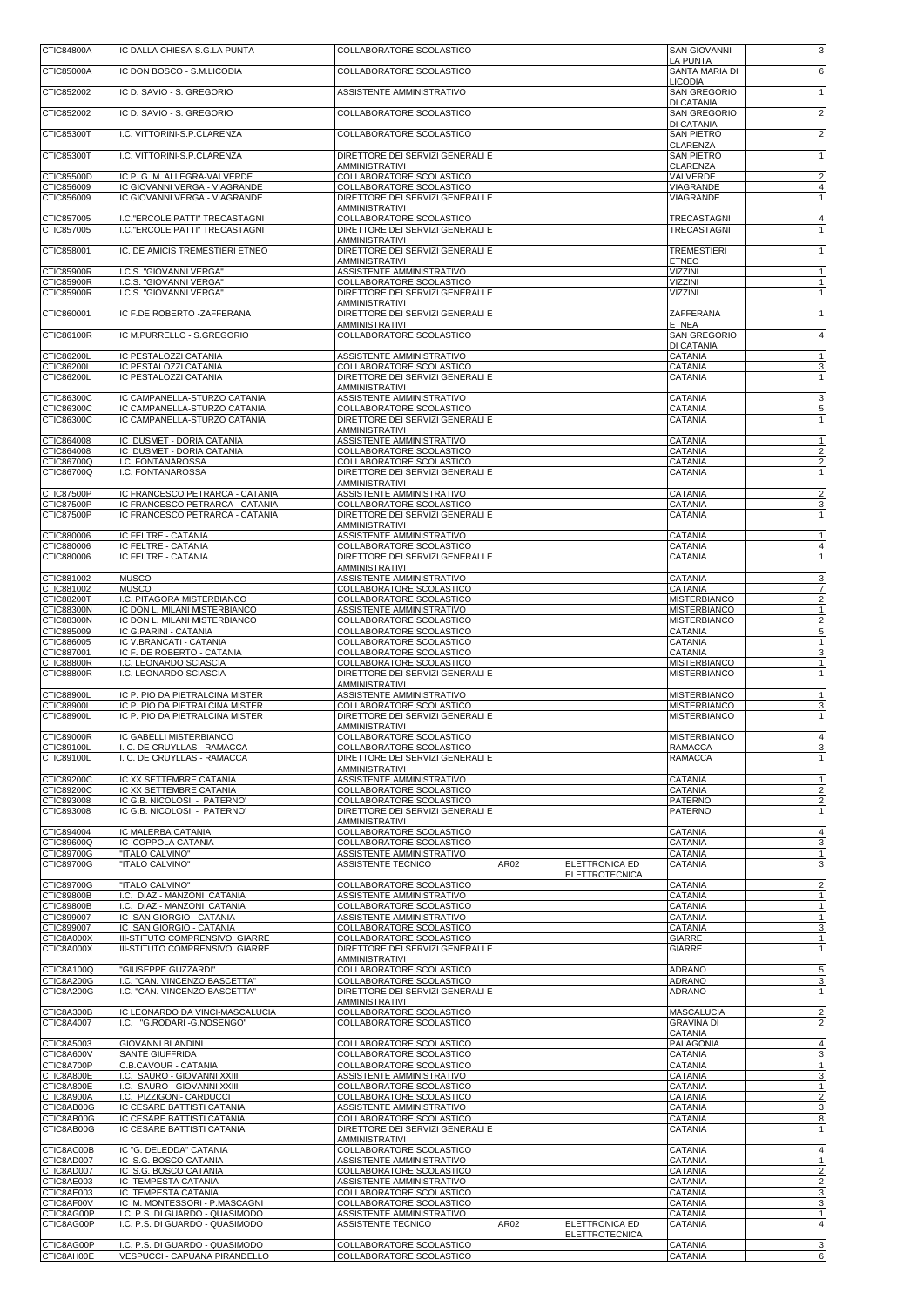| CTIC8AH00E               | VESPUCCI - CAPUANA PIRANDELLO                                                        | DIRETTORE DEI SERVIZI GENERALI E<br>AMMINISTRATIVI                  |                          |                                                       | <b>CATANIA</b>                       |                                           |
|--------------------------|--------------------------------------------------------------------------------------|---------------------------------------------------------------------|--------------------------|-------------------------------------------------------|--------------------------------------|-------------------------------------------|
| CTIC8AJ00Q<br>CTIC8AK00G | G.GALILEI - G.MAZZINI<br>I.C. MASCALI                                                | COLLABORATORE SCOLASTICO<br>COLLABORATORE SCOLASTICO                |                          |                                                       | <b>GRAMMICHELE</b><br><b>MASCALI</b> | 3<br>$\overline{2}$                       |
| CTIC8AL00B               | I.C. GIOVANNI VERGA RIPOSTO                                                          | COLLABORATORE SCOLASTICO                                            |                          |                                                       | <b>RIPOSTO</b>                       | $\overline{2}$                            |
| CTIC8AL00B               | I.C. GIOVANNI VERGA RIPOSTO                                                          | DIRETTORE DEI SERVIZI GENERALI E<br><b>AMMINISTRATIVI</b>           |                          |                                                       | <b>RIPOSTO</b>                       | 1                                         |
| CTIC8AM007               | I.C. " G.FALCONE" S.G.LA PUNTA                                                       | ASSISTENTE AMMINISTRATIVO                                           |                          |                                                       | <b>SAN GIOVANNI</b><br>LA PUNTA      | $\mathbf{1}$                              |
| CTIC8AM007               | I.C. " G.FALCONE" S.G.LA PUNTA                                                       | COLLABORATORE SCOLASTICO                                            |                          |                                                       | <b>SAN GIOVANNI</b>                  | 5                                         |
| CTIC8AN003               | I.C.S. " G. VERGA" SCORDIA                                                           | DIRETTORE DEI SERVIZI GENERALI E                                    |                          |                                                       | LA PUNTA<br><b>SCORDIA</b>           | $\mathbf{1}$                              |
| CTIC8AP00P               | I.C. "SALVO BASSO"                                                                   | <b>AMMINISTRATIVI</b><br>COLLABORATORE SCOLASTICO                   |                          |                                                       | <b>SCORDIA</b>                       | $\overline{2}$                            |
| CTIC8AP00P               | I.C. "SALVO BASSO"                                                                   | DIRETTORE DEI SERVIZI GENERALI E                                    |                          |                                                       | <b>SCORDIA</b>                       | $\mathbf{1}$                              |
| CTIC8AQ00E               | I.C. S.VENERINA                                                                      | <b>AMMINISTRATIVI</b><br>DIRETTORE DEI SERVIZI GENERALI E           |                          |                                                       | <b>SANTA</b>                         | 1                                         |
| CTIC8AR00A               | I - I.C. "FABRIZIO DE ANDRE"                                                         | <b>AMMINISTRATIVI</b><br>COLLABORATORE SCOLASTICO                   |                          |                                                       | <b>VENERINA</b><br><b>ACI</b>        | $\overline{2}$                            |
|                          |                                                                                      |                                                                     |                          |                                                       | SANT'ANTONIO                         |                                           |
| CTIC8AR00A               | I - I.C. "FABRIZIO DE ANDRE"                                                         | DIRETTORE DEI SERVIZI GENERALI E<br><b>AMMINISTRATIVI</b>           |                          |                                                       | ACI<br>SANT'ANTONIO                  | $\mathbf{1}$                              |
| CTIC8AS00G               | II - I.C. A. DE GASPERI                                                              | COLLABORATORE SCOLASTICO                                            |                          |                                                       | ACI<br>SANT'ANTONIO                  | $\overline{2}$                            |
| CTIC8AV003               | IV - I.C. GALILEI ACIREALE                                                           | COLLABORATORE SCOLASTICO                                            |                          |                                                       | <b>ACIREALE</b>                      | $\overline{\mathbf{c}}$                   |
| CTIC8AV003               | IV - I.C. GALILEI ACIREALE                                                           | DIRETTORE DEI SERVIZI GENERALI E<br><b>AMMINISTRATIVI</b>           |                          |                                                       | <b>ACIREALE</b>                      | $\overline{1}$                            |
| CTIC8AX00P               | I.C. MARIA MONTESSORI                                                                | DIRETTORE DEI SERVIZI GENERALI E<br><b>AMMINISTRATIVI</b>           |                          |                                                       | CALTAGIRONE                          | $\mathbf{1}$                              |
| CTIC8AY00E<br>CTIC8AY00E | I.C."GIUSEPPE RUSSO"<br>I.C."GIUSEPPE RUSSO"                                         | <b>COLLABORATORE SCOLASTICO</b><br>DIRETTORE DEI SERVIZI GENERALI E |                          |                                                       | <b>GIARRE</b><br>GIARRE              | $\overline{2}$<br>$\mathbf{1}$            |
|                          |                                                                                      | <b>AMMINISTRATIVI</b>                                               |                          |                                                       |                                      |                                           |
| CTIC8AZ00A<br>CTIC8AZ00A | II IST. COMPRENSIVO "S.G.BOSCO"<br>II IST. COMPRENSIVO "S.G.BOSCO"                   | ASSISTENTE AMMINISTRATIVO<br>COLLABORATORE SCOLASTICO               |                          |                                                       | <b>GIARRE</b><br><b>GIARRE</b>       | $\mathbf{1}$<br>$\overline{1}$            |
| CTIC8BA00A               | I.C. GIOVANNI PAOLO II                                                               | COLLABORATORE SCOLASTICO                                            |                          |                                                       | <b>GRAVINA DI</b><br>CATANIA         | 6                                         |
| CTIC8BA00A               | I.C. GIOVANNI PAOLO II                                                               | DIRETTORE DEI SERVIZI GENERALI E<br><b>AMMINISTRATIVI</b>           |                          |                                                       | <b>GRAVINA DI</b><br>CATANIA         | $\mathbf{1}$                              |
| CTIC8BB006               | I.C. G. VERGA CATANIA                                                                | COLLABORATORE SCOLASTICO                                            |                          |                                                       | CATANIA                              | $\mathbf{1}$                              |
| CTIC8BC002<br>CTIC8BC002 | "G.FAVA" MASCALUCIA<br>I.C.<br>I.C.<br>"G.FAVA" MASCALUCIA                           | ASSISTENTE AMMINISTRATIVO<br>COLLABORATORE SCOLASTICO               |                          |                                                       | MASCALUCIA<br><b>MASCALUCIA</b>      | $\mathbf{1}$<br>$\overline{2}$            |
| CTIC8BD00T<br>CTIC8BD00T | I.C. "DON A. LA MELA" ADRANO<br>"DON A. LA MELA" ADRANO<br>I.C.                      | ASSISTENTE AMMINISTRATIVO<br>COLLABORATORE SCOLASTICO               |                          |                                                       | <b>ADRANO</b><br><b>ADRANO</b>       | $\mathbf{1}$<br>1                         |
| CTIC8BD00T               | I.C. "DON A. LA MELA" ADRANO                                                         | DIRETTORE DEI SERVIZI GENERALI E                                    |                          |                                                       | <b>ADRANO</b>                        | 1                                         |
| CTIS00400R               | IIS CUCUZZA - EUCLIDE                                                                | <b>AMMINISTRATIVI</b><br>ASSISTENTE TECNICO                         | AR02                     | ELETTRONICA ED                                        | CALTAGIRONE                          | $\mathbf{1}$                              |
| CTIS00400R               | IIS CUCUZZA - EUCLIDE                                                                | DIRETTORE DEI SERVIZI GENERALI E                                    |                          | <b>ELETTROTECNICA</b>                                 | CALTAGIRONE                          | $\mathbf{1}$                              |
| <b>CTIS00600C</b>        | <b>IS ENRICO MEDI</b>                                                                | <b>AMMINISTRATIVI</b><br>ASSISTENTE TECNICO                         | AR20                     | ALBERGHIERA                                           | <b>RANDAZZO</b>                      | 3                                         |
| CTIS00600C               | <b>IS ENRICO MEDI</b>                                                                | COLLABORATORE SCOLASTICO                                            |                          |                                                       | <b>RANDAZZO</b>                      | 3                                         |
| CTIS007008<br>CTIS007008 | I.S.I.S. D. ABRUZZI POLITECNICO DEL MARE<br>I.S.I.S. D. ABRUZZI POLITECNICO DEL MARE | ASSISTENTE AMMINISTRATIVO<br>ASSISTENTE TECNICO                     | ARR3                     | MECCANICA (ALTRI                                      | CATANIA<br>CATANIA                   | $\mathbf{1}$<br>$\mathbf{1}$              |
| CTIS007008               | I.S.I.S. D. ABRUZZI POLITECNICO DEL MARE                                             | ASSISTENTE TECNICO                                                  | AR02                     | LABORATORI)<br>ELETTRONICA ED                         | CATANIA                              | 1                                         |
| CTIS007008               |                                                                                      |                                                                     | AR03                     | <b>ELETTROTECNICA</b><br>COSTRUZIONI NAVALI E CATANIA |                                      |                                           |
|                          | I.S.I.S. D. ABRUZZI POLITECNICO DEL MARE                                             | ASSISTENTE TECNICO                                                  |                          | <b>TECNOLOGIE</b>                                     |                                      | $\mathbf{1}$                              |
| CTIS007008               | I.S.I.S. D. ABRUZZI POLITECNICO DEL MARE                                             | ASSISTENTE TECNICO                                                  | AR04                     | METALMECCANICHE<br>IMBARCAZIONI SCUOLA CATANIA        |                                      | $\mathbf{1}$                              |
| CTIS007008               | I.S.I.S. D. ABRUZZI POLITECNICO DEL MARE                                             | COLLABORATORE SCOLASTICO                                            |                          | E OFFICINE                                            | CATANIA                              | $\overline{\mathbf{c}}$                   |
| CTIS007008               | I.S.I.S. D. ABRUZZI POLITECNICO DEL MARE                                             | DIRETTORE DEI SERVIZI GENERALI E                                    |                          |                                                       | CATANIA                              | $\mathbf{1}$                              |
| CTIS008004               | IS FILIPPO BRUNELLESCHI                                                              | <b>AMMINISTRATIVI</b><br>COLLABORATORE SCOLASTICO                   |                          |                                                       | <b>ACIREALE</b>                      | $\overline{7}$                            |
| CTIS008004               | IS FILIPPO BRUNELLESCHI                                                              | DIRETTORE DEI SERVIZI GENERALI E<br>AMMINISTRATIVI                  |                          |                                                       | <b>ACIREALE</b>                      | 1                                         |
| CTIS00900X<br>CTIS00900X | IS VEN. IGNAZIO CAPIZZI<br>IS VEN. IGNAZIO CAPIZZI                                   | ASSISTENTE AMMINISTRATIVO<br>ASSISTENTE TECNICO                     | AR02                     | ELETTRONICA ED                                        | <b>BRONTE</b><br><b>BRONTE</b>       | $\overline{4}$<br>$\overline{2}$          |
|                          |                                                                                      |                                                                     |                          | <b>ELETTROTECNICA</b>                                 |                                      |                                           |
| CTIS00900X<br>CTIS01100X | IS VEN. IGNAZIO CAPIZZI<br><b>IISS BENEDETTO RADICE</b>                              | COLLABORATORE SCOLASTICO<br>ASSISTENTE AMMINISTRATIVO               |                          |                                                       | <b>BRONTE</b><br><b>BRONTE</b>       | 3<br>$\mathbf{1}$                         |
| CTIS01100X<br>CTIS01100X | <b>IISS BENEDETTO RADICE</b><br><b>IISS BENEDETTO RADICE</b>                         | ASSISTENTE TECNICO<br>ASSISTENTE TECNICO                            | ARR2<br>AR02             | MECCANICA (132)<br><b>ELETTRONICA ED</b>              | <b>BRONTE</b><br><b>BRONTE</b>       | $\mathbf{1}$<br>1                         |
| CTIS01100X               | <b>IISS BENEDETTO RADICE</b>                                                         | ASSISTENTE TECNICO                                                  | AR28                     | <b>ELETTROTECNICA</b><br>AZIENDA AGRARIA              | <b>BRONTE</b>                        | $\mathbf{1}$                              |
| CTIS01100X               | <b>IISS BENEDETTO RADICE</b>                                                         | COLLABORATORE SCOLASTICO                                            |                          |                                                       | <b>BRONTE</b>                        | 1                                         |
|                          |                                                                                      | TECNICO (ADDETTO AZIENDE<br>AGRARIE)                                |                          |                                                       |                                      |                                           |
| CTIS01100X<br>CTIS01100X | <b>IISS BENEDETTO RADICE</b><br><b>IISS BENEDETTO RADICE</b>                         | COLLABORATORE SCOLASTICO<br>DIRETTORE DEI SERVIZI GENERALI E        |                          |                                                       | <b>BRONTE</b><br><b>BRONTE</b>       | 6<br>1                                    |
|                          |                                                                                      | <b>AMMINISTRATIVI</b>                                               |                          |                                                       |                                      |                                           |
| CTIS01200Q<br>CTIS01200Q | IS RAPISARDI PATERNO'<br>IS RAPISARDI PATERNO'                                       | COLLABORATORE SCOLASTICO<br>DIRETTORE DEI SERVIZI GENERALI E        |                          |                                                       | PATERNO'<br>PATERNO'                 | $\overline{\mathbf{c}}$<br>1              |
| CTIS01300G               | I.S. ITN-ITG-IPS RIPOSTO                                                             | <b>AMMINISTRATIVI</b><br>ASSISTENTE AMMINISTRATIVO                  |                          |                                                       | <b>RIPOSTO</b>                       | $\overline{1}$                            |
| CTIS01300G               | I.S. ITN-ITG-IPS RIPOSTO                                                             | ASSISTENTE TECNICO                                                  | AR02                     | <b>ELETTRONICA ED</b><br><b>ELETTROTECNICA</b>        | <b>RIPOSTO</b>                       | $\mathbf{1}$                              |
| CTIS01300G               | I.S. ITN-ITG-IPS RIPOSTO                                                             | ASSISTENTE TECNICO                                                  | AR04                     | IMBARCAZIONI SCUOLA RIPOSTO<br>E OFFICINE             |                                      | $\mathbf{1}$                              |
| CTIS016003               | <b>FRANCESCO REDI</b>                                                                | ASSISTENTE AMMINISTRATIVO                                           |                          |                                                       | PATERNO'                             | $\mathbf{1}$                              |
| CTIS016003<br>CTIS016003 | FRANCESCO REDI<br><b>FRANCESCO REDI</b>                                              | ASSISTENTE TECNICO<br>ASSISTENTE TECNICO                            | ARR <sub>2</sub><br>AR02 | MECCANICA (I32)<br><b>ELETTRONICA ED</b>              | PATERNO'<br>PATERNO'                 | 1<br>$\overline{2}$                       |
| CTIS016003               | <b>FRANCESCO REDI</b>                                                                | ASSISTENTE TECNICO                                                  | AR38                     | <b>ELETTROTECNICA</b><br><b>AGROINDUSTRIALE</b>       | PATERNO'                             | $\mathbf{1}$                              |
| CTIS016003               | FRANCESCO REDI                                                                       | COLLABORATORE SCOLASTICO                                            |                          |                                                       | PATERNO'                             | 7                                         |
| CTIS01700V<br>CTIS01700V | IS G. B. VACCARINI<br>IS G. B. VACCARINI                                             | ASSISTENTE AMMINISTRATIVO<br>ASSISTENTE TECNICO                     | AR10                     | <b>EDILE</b>                                          | CATANIA<br>CATANIA                   | $\overline{1}$<br>$\mathbf{1}$            |
| CTIS01700V<br>CTIS023006 | IS G. B. VACCARINI<br>IS CARLO GEMMELLARO                                            | COLLABORATORE SCOLASTICO<br>ASSISTENTE AMMINISTRATIVO               |                          |                                                       | CATANIA<br>CATANIA                   | $\overline{\mathbf{c}}$<br>$\overline{2}$ |
| CTIS023006               | IS CARLO GEMMELLARO                                                                  | ASSISTENTE TECNICO                                                  | AR02                     | ELETTRONICA ED                                        | CATANIA                              | $\overline{2}$                            |
| CTIS023006               | IS CARLO GEMMELLARO                                                                  | COLLABORATORE SCOLASTICO                                            |                          | <b>ELETTROTECNICA</b>                                 | CATANIA                              | 3                                         |
| CTIS023006               | IS CARLO GEMMELLARO                                                                  | DIRETTORE DEI SERVIZI GENERALI E<br><b>AMMINISTRATIVI</b>           |                          |                                                       | CATANIA                              | $\mathbf{1}$                              |
| CTIS024002<br>CTIS024002 | I.I.S. "C. A. DALLA CHIESA"<br>I.I.S. "C. A. DALLA CHIESA"                           | ASSISTENTE AMMINISTRATIVO<br>ASSISTENTE TECNICO                     | AR20                     | ALBERGHIERA                                           | CALTAGIRONE<br>CALTAGIRONE           | $\overline{2}$<br>$\mathbf{1}$            |
| CTIS024002               | I.I.S. "C. A. DALLA CHIESA"                                                          | DIRETTORE DEI SERVIZI GENERALI E                                    |                          |                                                       | CALTAGIRONE                          | $\mathbf{1}$                              |
| CTIS02600N               | I.I.S.LICEO "C. MARCHESI" CL./SC.                                                    | <b>AMMINISTRATIVI</b><br>ASSISTENTE TECNICO                         | AR23                     | <b>CHIMICA</b>                                        | <b>MASCALUCIA</b>                    | $\mathbf{1}$                              |
| CTIS02600N<br>CTIS03300R | I.I.S.LICEO "C. MARCHESI" CL./SC.<br>I.S. G. FERRARIS                                | COLLABORATORE SCOLASTICO<br>ASSISTENTE AMMINISTRATIVO               |                          |                                                       | <b>MASCALUCIA</b><br><b>ACIREALE</b> | 4<br>$\overline{2}$                       |
| CTIS03300R<br>CTIS03300R | I.S. G. FERRARIS<br>I.S. G. FERRARIS                                                 | COLLABORATORE SCOLASTICO<br>DIRETTORE DEI SERVIZI GENERALI E        |                          |                                                       | <b>ACIREALE</b><br><b>ACIREALE</b>   | 3<br>1                                    |
|                          |                                                                                      | <b>AMMINISTRATIVI</b>                                               |                          |                                                       |                                      |                                           |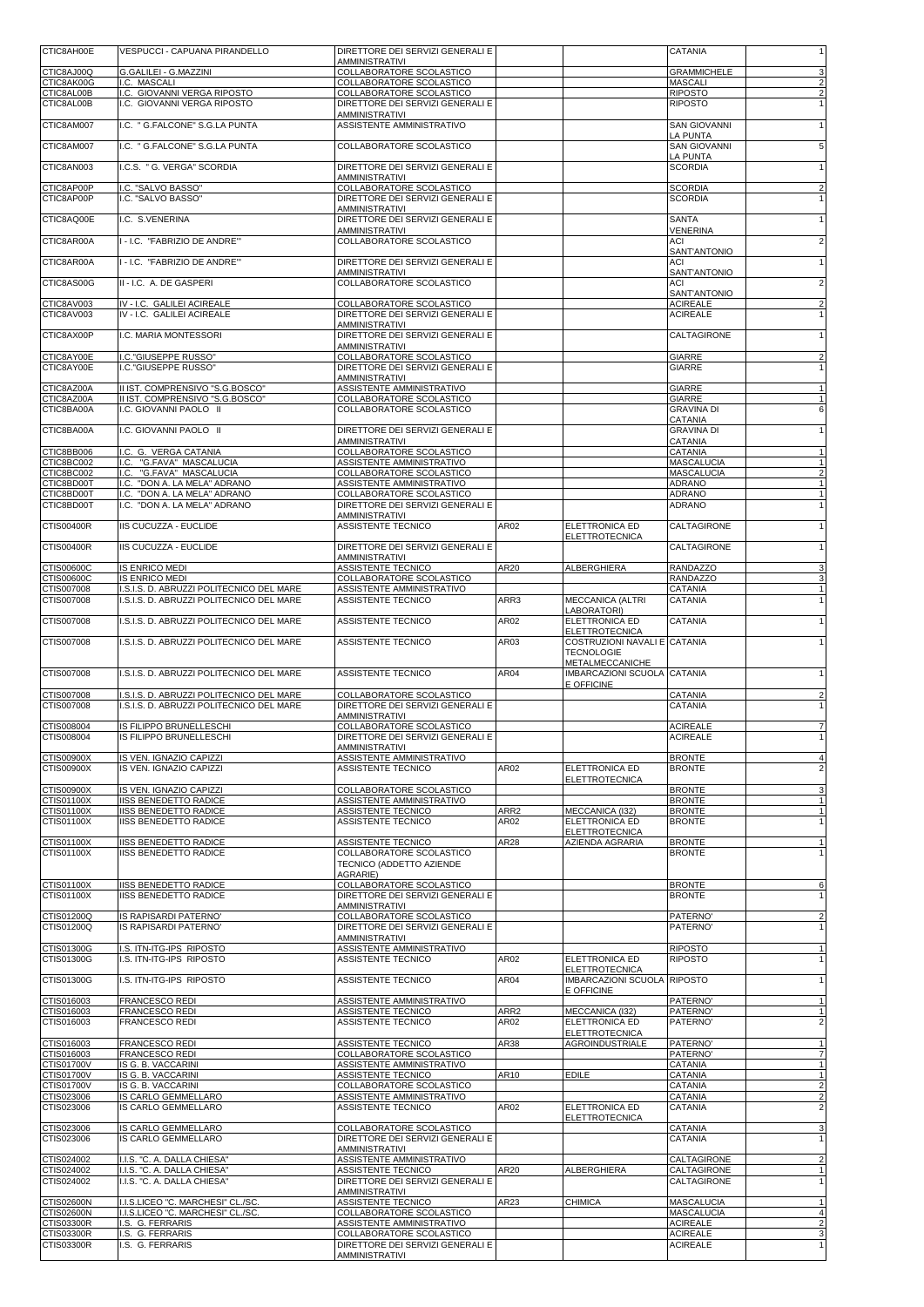| CTIS03400L                      | I.S. DE FELICE GIUFFRIDA - OLIVETTI                                                | ASSISTENTE TECNICO                                           | AR02         | <b>ELETTRONICA ED</b><br><b>ELETTROTECNICA</b> | <b>CATANIA</b>                     | $\mathbf{1}$                              |
|---------------------------------|------------------------------------------------------------------------------------|--------------------------------------------------------------|--------------|------------------------------------------------|------------------------------------|-------------------------------------------|
| CTIS03400L<br>CTIS03800X        | I.S. DE FELICE GIUFFRIDA - OLIVETTI<br>I.I.S. FERMI EREDIA                         | COLLABORATORE SCOLASTICO<br>ASSISTENTE TECNICO               | ARR2         | MECCANICA (I32)                                | CATANIA<br>CATANIA                 | $\overline{2}$<br>$\mathbf{1}$            |
| CTIS03800X                      | I.I.S. FERMI EREDIA                                                                | ASSISTENTE TECNICO                                           | AR02         | <b>ELETTRONICA ED</b><br><b>ELETTROTECNICA</b> | CATANIA                            | $\mathbf{1}$                              |
| CTIS03800X                      | I.I.S. FERMI EREDIA                                                                | ASSISTENTE TECNICO                                           | AR20         | ALBERGHIERA                                    | CATANIA                            |                                           |
| CTIS03800X<br>CTIS03900Q        | I.I.S. FERMI EREDIA<br>I.I.S. "E. FERMI - GUTTUSO"                                 | COLLABORATORE SCOLASTICO<br><b>ASSISTENTE TECNICO</b>        | AR33         | <b>METALLI ED</b>                              | CATANIA<br>GIARRE                  | $\overline{2}$                            |
| CTIS03900Q                      | I.I.S. "E. FERMI - GUTTUSO"                                                        | COLLABORATORE SCOLASTICO                                     |              | <b>OREFICERIA</b>                              | <b>GIARRE</b>                      | 3                                         |
| CTIS04200G<br>CTIS04200G        | I.S. RAMACCA - PALAGONIA<br>I.S. RAMACCA - PALAGONIA                               | COLLABORATORE SCOLASTICO<br>DIRETTORE DEI SERVIZI GENERALI E |              |                                                | RAMACCA<br><b>RAMACCA</b>          | 1<br>$\mathbf{1}$                         |
|                                 |                                                                                    | <b>AMMINISTRATIVI</b>                                        |              |                                                |                                    |                                           |
| CTIS04300B<br>CTIS044007        | MARCONI-MANGANO<br><b>GULLI E PENNISI</b>                                          | COLLABORATORE SCOLASTICO<br>ASSISTENTE AMMINISTRATIVO        |              |                                                | CATANIA<br><b>ACIREALE</b>         | 3<br>$\mathbf{1}$                         |
| CTIS044007<br>CTIS044007        | <b>GULLI E PENNISI</b><br><b>GULLI E PENNISI</b>                                   | COLLABORATORE SCOLASTICO<br>DIRETTORE DEI SERVIZI GENERALI E |              |                                                | <b>ACIREALE</b><br><b>ACIREALE</b> | $\overline{1}$                            |
| <b>CTIS04700P</b>               | I.S. SECUSIO CALTAGIRONE                                                           | <b>AMMINISTRATIVI</b><br>ASSISTENTE TECNICO                  | AR02         | <b>ELETTRONICA ED</b>                          | CALTAGIRONE                        | $\mathbf{1}$                              |
| CTIS04900A                      | I.S. "MAJORANA-ARCOLEO"                                                            | ASSISTENTE TECNICO                                           | AR02         | <b>ELETTROTECNICA</b><br><b>ELETTRONICA ED</b> | CALTAGIRONE                        | $\overline{\mathbf{c}}$                   |
|                                 |                                                                                    |                                                              |              | <b>ELETTROTECNICA</b>                          |                                    |                                           |
| CTIS04900A<br>CTIS05100A        | I.S. "MAJORANA-ARCOLEO"<br>IIS "ENRICO DE NICOLA"                                  | COLLABORATORE SCOLASTICO<br>ASSISTENTE TECNICO               | AR02         | ELETTRONICA ED                                 | CALTAGIRONE<br><b>SAN GIOVANNI</b> | $\mathbf{1}$<br>3                         |
| CTIS05100A                      | IIS "ENRICO DE NICOLA"                                                             | COLLABORATORE SCOLASTICO                                     |              | <b>ELETTROTECNICA</b>                          | LA PUNTA<br><b>SAN GIOVANNI</b>    | $\overline{\mathbf{c}}$                   |
| CTIS053002                      | LS LEONARDO                                                                        | ASSISTENTE AMMINISTRATIVO                                    |              |                                                | <b>LA PUNTA</b><br>GIARRE          | $\mathbf{1}$                              |
| CTIS053002<br>CTIS053002        | LS LEONARDO<br>LS LEONARDO                                                         | ASSISTENTE TECNICO<br>ASSISTENTE TECNICO                     | ARR2<br>AR28 | MECCANICA (I32)<br>AZIENDA AGRARIA             | GIARRE<br>GIARRE                   | $\overline{\mathbf{c}}$<br>$\mathbf{1}$   |
| CTIS053002                      | LS LEONARDO                                                                        | CUOCO                                                        |              |                                                | <b>GIARRE</b>                      | $\overline{2}$                            |
| CTIS053002<br>CTIS053002        | LS LEONARDO<br>LS LEONARDO                                                         | COLLABORATORE SCOLASTICO<br><b>GUARDAROBIERE</b>             |              |                                                | GIARRE<br><b>GIARRE</b>            | 6<br>1                                    |
| CTIS05400T                      | I.S. MAJORANA MILITELLO                                                            | ASSISTENTE TECNICO                                           | AR08         | <b>FISICA</b>                                  | MILITELLO IN VAL<br>DI CATANIA     | $\mathbf{1}$                              |
| CTIS05600D                      | ISTITUTO SUPERIORE VIZZINI                                                         | ASSISTENTE TECNICO                                           | AR02         | <b>ELETTRONICA ED</b><br><b>ELETTROTECNICA</b> | <b>VIZZINI</b>                     | $\mathbf{1}$                              |
| CTMM029002<br>CTMM064009        | SMS D.ALIGHIERI - CATANIA<br>SMS MARIO PLUCHINOTTA                                 | COLLABORATORE SCOLASTICO<br>ASSISTENTE AMMINISTRATIVO        |              |                                                | CATANIA<br>SANT'AGATA LI           | $\overline{2}$<br>$\overline{2}$          |
|                                 |                                                                                    |                                                              |              |                                                | <b>BATTIATI</b>                    |                                           |
| CTMM064009                      | SMS MARIO PLUCHINOTTA                                                              | COLLABORATORE SCOLASTICO                                     |              |                                                | SANT'AGATA LI<br><b>BATTIATI</b>   | $\overline{2}$                            |
| CTMM06700R                      | SMS RAFFAELLOSANZIO-TREMESTIERI                                                    | ASSISTENTE AMMINISTRATIVO                                    |              |                                                | <b>TREMESTIERI</b><br><b>ETNEO</b> | $\mathbf{1}$                              |
| CTMM06700R                      | SMS RAFFAELLOSANZIO-TREMESTIERI                                                    | COLLABORATORE SCOLASTICO                                     |              |                                                | <b>TREMESTIERI</b><br><b>ETNEO</b> | 1                                         |
| CTMM099008                      | SMS LUIGI STURZO - BIANCAVILLA                                                     | DIRETTORE DEI SERVIZI GENERALI E<br>AMMINISTRATIVI           |              |                                                | <b>BIANCAVILLA</b>                 | $\mathbf{1}$                              |
| CTMM10300P                      | SMS N. MARTOGLIO - BELPASSO                                                        | DIRETTORE DEI SERVIZI GENERALI E                             |              |                                                | <b>BELPASSO</b>                    | $\mathbf{1}$                              |
| CTMM106006                      | SMS VIRGILIO - PATERNO                                                             | AMMINISTRATIVI<br>ASSISTENTE AMMINISTRATIVO                  |              |                                                | PATERNO'                           |                                           |
| CTMM150008                      | CPIA CATANIA 1                                                                     | DIRETTORE DEI SERVIZI GENERALI E<br><b>AMMINISTRATIVI</b>    |              |                                                | CATANIA                            | 1                                         |
| CTMM151004                      | CPIA CATANIA 2                                                                     | DIRETTORE DEI SERVIZI GENERALI E<br><b>AMMINISTRATIVI</b>    |              |                                                | <b>GIARRE</b>                      | $\mathbf{1}$                              |
| CTPC01000A<br>CTPC01000A        | LC GIOVANNI VERGA<br>LC GIOVANNI VERGA                                             | ASSISTENTE AMMINISTRATIVO<br>COLLABORATORE SCOLASTICO        |              |                                                | ADRANO<br><b>ADRANO</b>            | 3<br>5                                    |
| CTPC040006                      | LC "MARIO CUTELLI E CARMELO SALANITRO"                                             | ASSISTENTE TECNICO                                           | AR02         | <b>ELETTRONICA ED</b><br><b>ELETTROTECNICA</b> | CATANIA                            | $\mathbf{1}$                              |
| CTPC040006<br>CTPC070002        | LC "MARIO CUTELLI E CARMELO SALANITRO"<br>LC SPEDALIERI                            | COLLABORATORE SCOLASTICO                                     |              |                                                | CATANIA<br><b>CATANIA</b>          | $\overline{7}$<br>$\overline{1}$          |
| CTPM01000E                      | LICEO STATALE FRANCESCO DE SANCTIS                                                 | COLLABORATORE SCOLASTICO<br>COLLABORATORE SCOLASTICO         |              |                                                | PATERNO'                           | $\mathbf{1}$                              |
| CTPM01000E                      | LICEO STATALE FRANCESCO DE SANCTIS                                                 | DIRETTORE DEI SERVIZI GENERALI E<br><b>AMMINISTRATIVI</b>    |              |                                                | PATERNO'                           | 1                                         |
| CTPM020005<br>CTPM020005        | LICEO STATALE "G. TURRISI COLONNA"<br>LICEO STATALE "G. TURRISI COLONNA"           | ASSISTENTE AMMINISTRATIVO<br>COLLABORATORE SCOLASTICO        |              |                                                | CATANIA<br><b>CATANIA</b>          | -1                                        |
| CTPM03000Q<br>CTPM03000Q        | LICEO STATALE LOMBARDO RADICE<br>LICEO STATALE LOMBARDO RADICE                     | ASSISTENTE AMMINISTRATIVO<br>COLLABORATORE SCOLASTICO        |              |                                                | CATANIA<br><b>CATANIA</b>          | $\overline{\mathbf{c}}$<br>$\overline{4}$ |
| CTPM04000A<br>CTPS01000D        | <b>IM REGINA ELENA</b><br>LS ARCHIMEDE                                             | COLLABORATORE SCOLASTICO<br>ASSISTENTE TECNICO               | AR02         | ELETTRONICA ED                                 | <b>ACIREALE</b><br><b>ACIREALE</b> | $\overline{2}$<br>$\mathbf{1}$            |
|                                 |                                                                                    |                                                              |              | <b>ELETTROTECNICA</b>                          | <b>ACIREALE</b>                    |                                           |
| CTPS01000D<br>CTPS020004        | LS ARCHIMEDE<br>LICEO STATALE E. BOGGIO LERA                                       | COLLABORATORE SCOLASTICO<br><b>ASSISTENTE TECNICO</b>        | AR02         | ELETTRONICA ED                                 | CATANIA                            | $\overline{1}$<br>1                       |
| CTPS020004                      | LICEO STATALE E. BOGGIO LERA                                                       | ASSISTENTE TECNICO                                           | AR23         | <b>ELETTROTECNICA</b><br><b>CHIMICA</b>        | CATANIA                            | $\overline{1}$                            |
| CTPS020004<br>CTPS03000P        | LICEO STATALE E. BOGGIO LERA<br><b>LS FERMI</b>                                    | COLLABORATORE SCOLASTICO<br>COLLABORATORE SCOLASTICO         |              |                                                | CATANIA<br>PATERNO'                | 4<br>1                                    |
| CTPS040009<br>CTPS040009        | LS GALILEO GALILEI<br>LS GALILEO GALILEI                                           | ASSISTENTE TECNICO<br>COLLABORATORE SCOLASTICO               | AR08         | <b>FISICA</b>                                  | CATANIA<br><b>CATANIA</b>          | $\overline{2}$<br>9                       |
| CTPS06000E                      | LICEO SCIENT/LINGUIST UMBERTO DI SAVOIA                                            | ASSISTENTE AMMINISTRATIVO                                    |              |                                                | CATANIA                            |                                           |
| CTPS06000E<br>CTPS170002        | LICEO SCIENT/LINGUIST UMBERTO DI SAVOIA<br>I.S. ETTORE MAJORANA LICEO SCIENTIFICO  | COLLABORATORE SCOLASTICO<br>COLLABORATORE SCOLASTICO         |              |                                                | CATANIA<br><b>SCORDIA</b>          | 3<br>$\overline{1}$                       |
| CTPS170002                      | I.S. ETTORE MAJORANA LICEO SCIENTIFICO                                             | DIRETTORE DEI SERVIZI GENERALI E<br><b>AMMINISTRATIVI</b>    |              |                                                | <b>SCORDIA</b>                     | 1                                         |
| CTPS10000Q                      | LICEO SC. MAJORANA S.G.LA PUNTA                                                    | ASSISTENTE AMMINISTRATIVO                                    |              |                                                | <b>SAN GIOVANNI</b><br>LA PUNTA    | 3                                         |
| CTPS10000Q                      | LICEO SC. MAJORANA S.G.LA PUNTA                                                    | COLLABORATORE SCOLASTICO                                     |              |                                                | <b>SAN GIOVANNI</b><br>LA PUNTA    | 4                                         |
| CTRH010007                      | IPSSAR GIOVANNI FALCONE                                                            | ASSISTENTE AMMINISTRATIVO                                    |              |                                                | <b>GIARRE</b>                      | $\mathbf{1}$                              |
| CTRH010007<br>CTRH010007        | <b>IPSSAR GIOVANNI FALCONE</b><br>IPSSAR GIOVANNI FALCONE                          | ASSISTENTE TECNICO<br>ASSISTENTE TECNICO                     | ARR2<br>AR20 | MECCANICA (I32)<br>ALBERGHIERA                 | <b>GIARRE</b><br>GIARRE            | $\overline{1}$                            |
| CTRH010007<br>CTRH010007        | <b>IPSSAR GIOVANNI FALCONE</b><br><b>IPSSAR GIOVANNI FALCONE</b>                   | COLLABORATORE SCOLASTICO<br>DIRETTORE DEI SERVIZI GENERALI E |              |                                                | <b>GIARRE</b><br>GIARRE            | $\overline{c}$<br>1                       |
| <b>CTRH05000N</b>               | ROCCO CHINNICI                                                                     | <b>AMMINISTRATIVI</b><br>ASSISTENTE TECNICO                  | ARR2         | MECCANICA (I32)                                | <b>NICOLOSI</b>                    | $\mathbf{1}$                              |
| CTRH05000N                      | ROCCO CHINNICI                                                                     | ASSISTENTE TECNICO                                           | AR02         | <b>ELETTRONICA ED</b><br><b>ELETTROTECNICA</b> | <b>NICOLOSI</b>                    | 1                                         |
| CTRH05000N<br><b>CTRH05000N</b> | ROCCO CHINNICI<br>ROCCO CHINNICI                                                   | ASSISTENTE TECNICO<br>ASSISTENTE TECNICO                     | AR20<br>AR21 | ALBERGHIERA<br>ALBERGHIERA                     | <b>NICOLOSI</b><br><b>NICOLOSI</b> | $\mathbf{1}$<br>$\overline{2}$            |
|                                 |                                                                                    |                                                              |              | <b>AMMINISTRATIVA</b>                          |                                    |                                           |
| CTRH05000N                      | ROCCO CHINNICI                                                                     | COLLABORATORE SCOLASTICO                                     |              | <b>CONTABILE</b>                               | <b>NICOLOSI</b>                    | 10                                        |
| CTRH05000N                      | ROCCO CHINNICI                                                                     | DIRETTORE DEI SERVIZI GENERALI E<br><b>AMMINISTRATIVI</b>    |              |                                                | <b>NICOLOSI</b>                    | 1                                         |
| CTRH03000C<br>CTRH03000C        | I.P.S.S.E.O.A. KAROL WOJTYLA CATANIA<br>I.P.S.S.E.O.A. KAROL WOJTYLA CATANIA       | ASSISTENTE AMMINISTRATIVO<br>ASSISTENTE TECNICO              | AR20         | ALBERGHIERA                                    | CATANIA<br>CATANIA                 | $\overline{2}$<br>$\overline{\mathbf{c}}$ |
| CTRH03000C<br>CTSD02000E        | I.P.S.S.E.O.A. KAROL WOJTYLA CATANIA<br>LICEO ARTISTICO STATALE "M.M. LAZZARO"     | COLLABORATORE SCOLASTICO<br>ASSISTENTE AMMINISTRATIVO        |              |                                                | CATANIA<br>CATANIA                 | 7<br>$\overline{1}$                       |
| CTSD02000E                      | LICEO ARTISTICO STATALE "M.M. LAZZARO"                                             | ASSISTENTE TECNICO                                           | AR12         | ARCHITETTURA ED                                | CATANIA                            | $\mathbf{1}$                              |
| CTSD02000E                      | LICEO ARTISTICO STATALE "M.M. LAZZARO"                                             | COLLABORATORE SCOLASTICO                                     |              | ARREDAMENTO                                    | CATANIA                            | $\overline{2}$                            |
| CTSL01000A<br>CTSL01000A        | LICEO ARTISTICO " EMILIO GRECO" CATANIA<br>LICEO ARTISTICO " EMILIO GRECO" CATANIA | COLLABORATORE SCOLASTICO<br>DIRETTORE DEI SERVIZI GENERALI E |              |                                                | CATANIA<br>CATANIA                 | 6                                         |
|                                 |                                                                                    | AMMINISTRATIVI                                               |              |                                                |                                    |                                           |